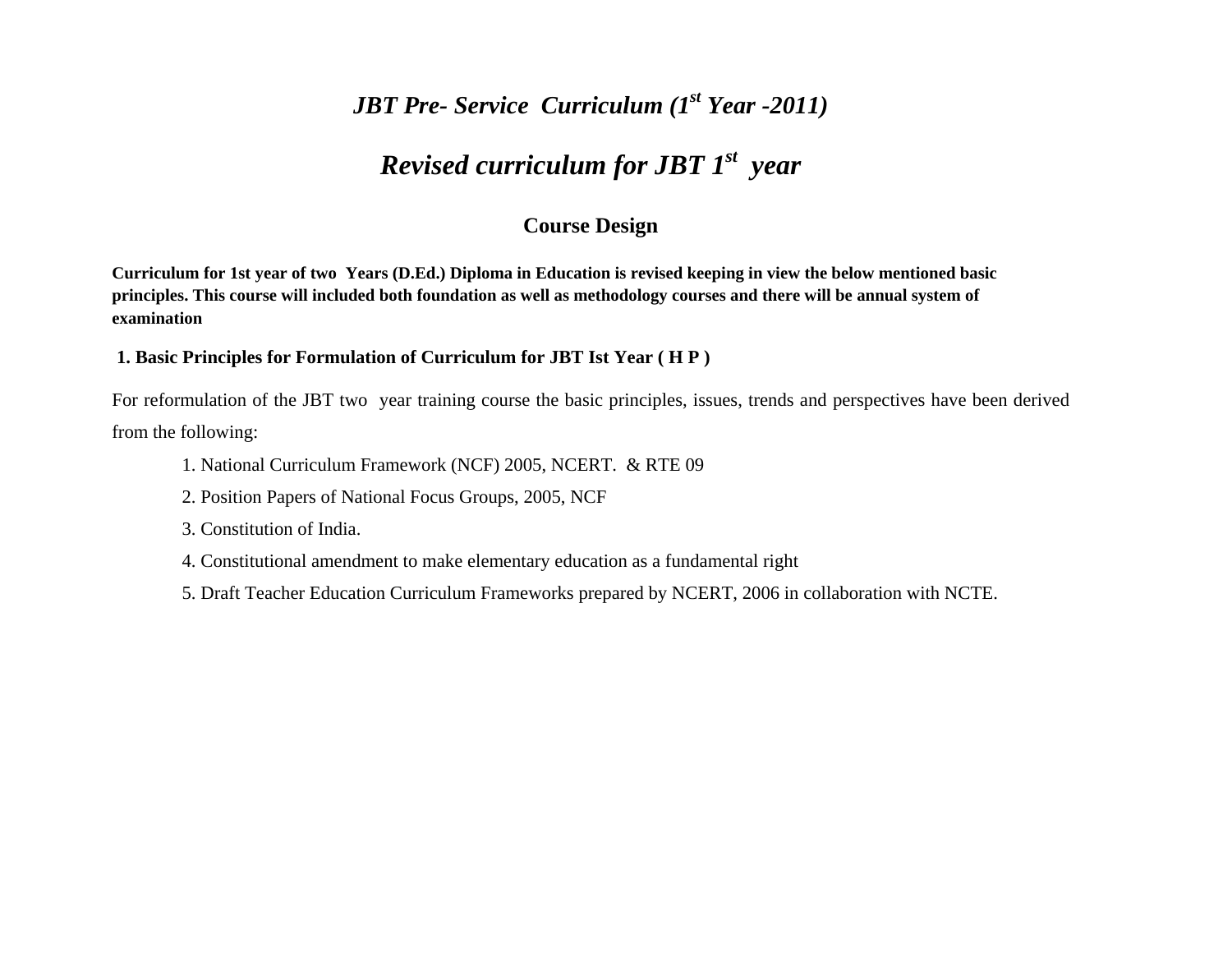### **2. Following courses have been included in first year**

| Course<br>No.           | <b>Course Name</b>                                                                              | <b>Period allotted</b><br>/Week | <b>Evaluation</b> |                    |                             |              |
|-------------------------|-------------------------------------------------------------------------------------------------|---------------------------------|-------------------|--------------------|-----------------------------|--------------|
|                         |                                                                                                 |                                 | Written<br>theory | <b>Assignments</b> | Annual<br><b>Assessment</b> | <b>Total</b> |
| $\mathbf{1}$            | Education in India with special<br>ref. to HP                                                   | 4 periods                       | 70                | 15                 | 15                          | 100          |
| $\overline{2}$          | <b>Education Planning and</b><br>management                                                     | 4 periods                       | 70                | 15                 | 15                          | 100          |
| $\overline{\mathbf{3}}$ | Understanding the Psychology<br>of learners with special<br>reference to 6-11 year age<br>group | 4 periods                       | 70                | 15                 | 15                          | 100          |
| $\overline{\mathbf{4}}$ | Pedagogy across the<br>curriculum &ET                                                           | 4 periods                       | 70                | 15                 | 15                          | 100          |
| $\overline{\mathbf{5}}$ | Understanding classroom<br>processes in Hindi                                                   | 4 periods                       | 70                | 15                 | 15                          | 100          |
| $6\overline{6}$         | Understanding classroom<br>processes in English                                                 | 4 periods                       | 70                | 15                 | 15                          | 100          |
| $\overline{\mathbf{z}}$ | Understanding classroom<br>processes in Maths                                                   | 4 periods                       | 70                | 15                 | 15                          | 100          |
| $\overline{\mathbf{8}}$ | Understanding classroom<br>processes in Science                                                 | 4 periods                       | 70                | 15                 | 15                          | 100          |
| <mark>9</mark>          | Understanding classroom<br>processes in Social science                                          | 4 periods                       | 70                | 15                 | 15                          | 100          |
| 10                      | Physical education , Sports &<br>yoga                                                           | 4 periods $(3+1)$               | $60(45+15)$       | $30(15+15)$        | $10(5+5)$                   | 100          |
| 11                      | Fine art and Music                                                                              | 4 periods $(2+2)$               | $50(25+25)$       | $30(15+15)$        | $20(10+10)$                 | 100          |
|                         |                                                                                                 | <b>Total Marks</b>              | 740               | 195                | 165                         | 1100         |

12

Work Experience (Practical Subject) two periods Internal Marks : 50 Library and house activities - two periods **Total Weekly Periods – 48 (8 periods daily )**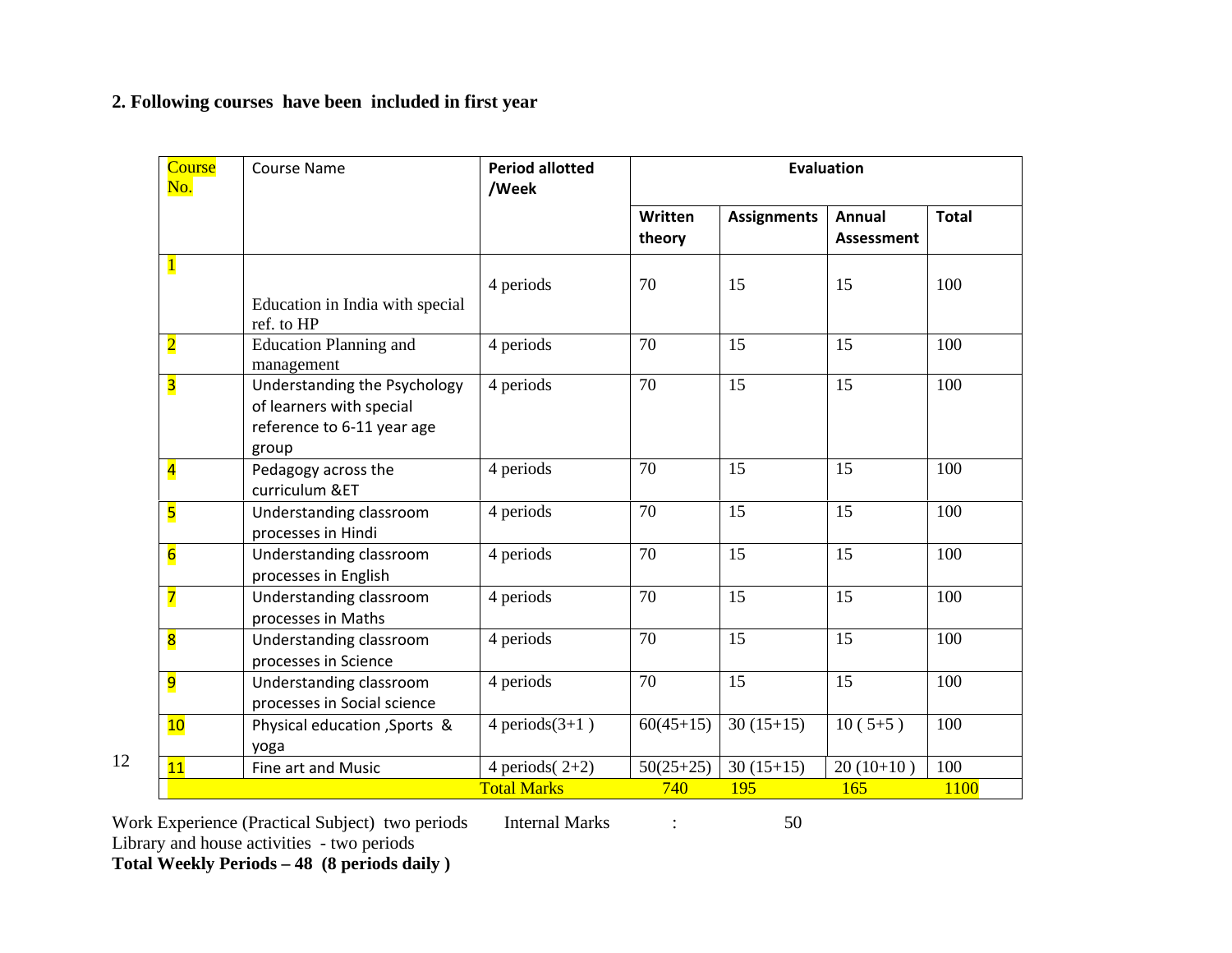# **3. Objectives of the JBT two year Programme**

The students will be helped to:

- Understand the nature of education as discipline/area of study.
- To encourage understanding of the basic concepts/issues of education especially with reference to the kind of concerns that NCF, 2005 has raised in the context of understanding-oriented teaching.
- Understand how concepts theories/issues drawn from disciplines cognate to education, i.e. Psychology, Sociology, Philosophy, Economics and Management etc; could be used/practiced suitably in the perspectives of teaching-learning in schools.
- Appreciate the challenge of theorizing education and identify relationship between theory and practices;
- Understand the need of teacher education in the context of changing needs of school education.
- Learn the skills required for playing a leadership role in different areas of school education;
- Understand the linkage between education and national development;
- Gain an understanding on Child Psychology and the process of learning;
- Develop a rational conceptualization of educational research;
- Integrate information and communication technology to teaching-learning and training & transaction;
- Develop skills among students to manage internship, practical.
- Develop competency in students in development of curriculum, syllabus, textbooks, and instructional materials, evaluation and assessment.
- Develop ability to analyze and reflect upon his professional experience.

# **4 School Experience Programme – 20 days (250 Marks )**

- •Teaching Experience programme for five subjects .
- • Experiences related to maintenance to school record (Admission withdrawal , CCE, fund register , visitor book , stock register , procurement procedure )
- •Experience of SMC meeting ., Morning Assembly, Physical & Sports activities.
- •Experience related to starting and closing hours of school .,Mid Day Meal preparation and record keeping procedure .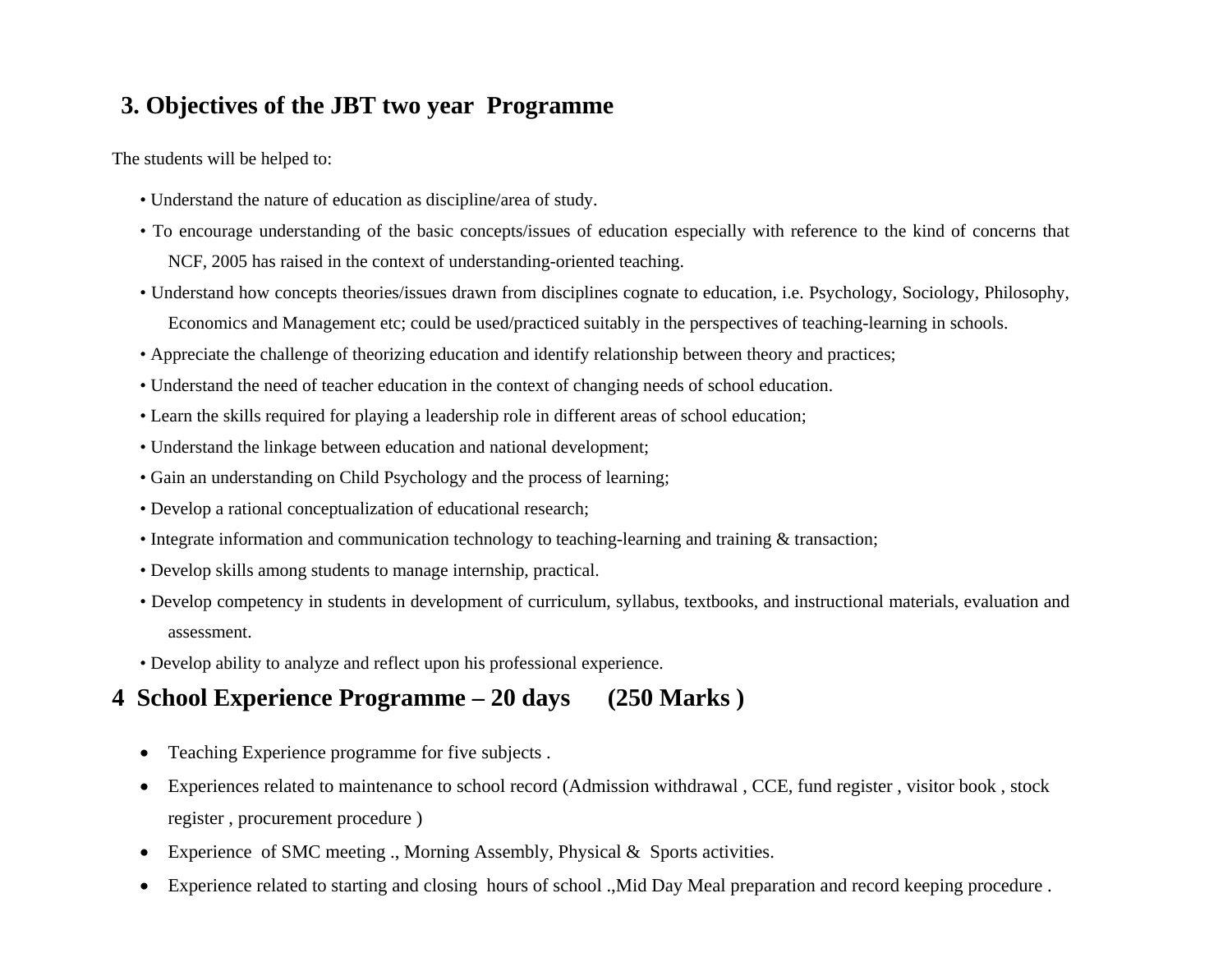• Observation of all interventions of SSA in school., Discussion with students and teachers regarding school related issues .

## *Note : 200 Marks for practice teaching(40 for each subject )( External ) + 50 Marks for other experiences in school (Internal ) . Micro teaching –(20 Lesson )*

Five Subjects for practice teaching

- 1. Teaching of Hindi 20 Lessons
- 2. Teaching of English- 20 Lessons
- 3. Teaching of Mathematics 20 Lessons
- 4. Teaching of EVS(Science ) -20 Lessons
- 5. Teaching of EVS(Social- Science ) -20 Lessons

# 6. *5 days for Physical education, sports & yoga*

#### **4***Scheme of D.Ed. examination 1st year*

- *1.* There shall be annual examination system .
- *2.*Medium of examination .(Both Hindi and English )
- *3.* The question shall be set both in Hindi and English medium except for teaching of languages .
- *4.* The candidate is required to pass all the courses provided that candidate who appears in examination and fails in not more than 50 % of the courses shall be declared as re-appear and shall be required to appear in only those courses and will have two changes available to him/her co clear his/her re-appear . the candidates who fails in more than 50% courses shall be declared fail and shall be required to appear in all the courses as a private candidates at the time of annual examination
- *5.* The aggregate marks obtained by a candidates in the Diploma in Education , examination shall be shown separately for theory , school experience and work experience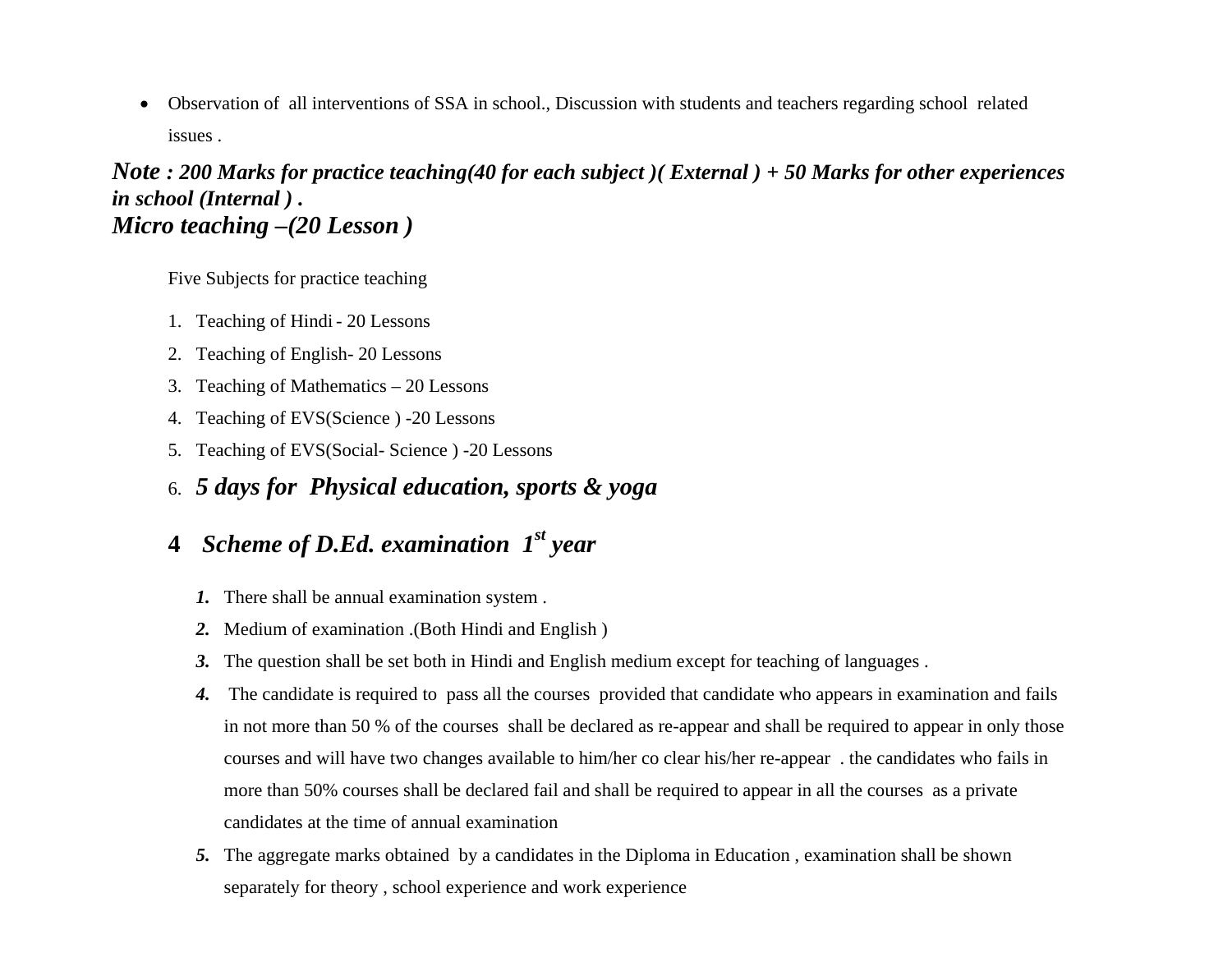## *5 Format of question paper*

| Maximum marks for each paper will be 100 |       |          |          |
|------------------------------------------|-------|----------|----------|
|                                          | Total | External | Internal |
| <b>Total theory Marks</b>                | 1100  | 740      | 360      |
| <b>Total School Experience Marks</b>     | 250   | 200      | 50       |
| <b>Total Work experience Marks</b>       | 50    |          | 50       |
| Grand total marks of Ist Year            | 1400  | 940      | 460      |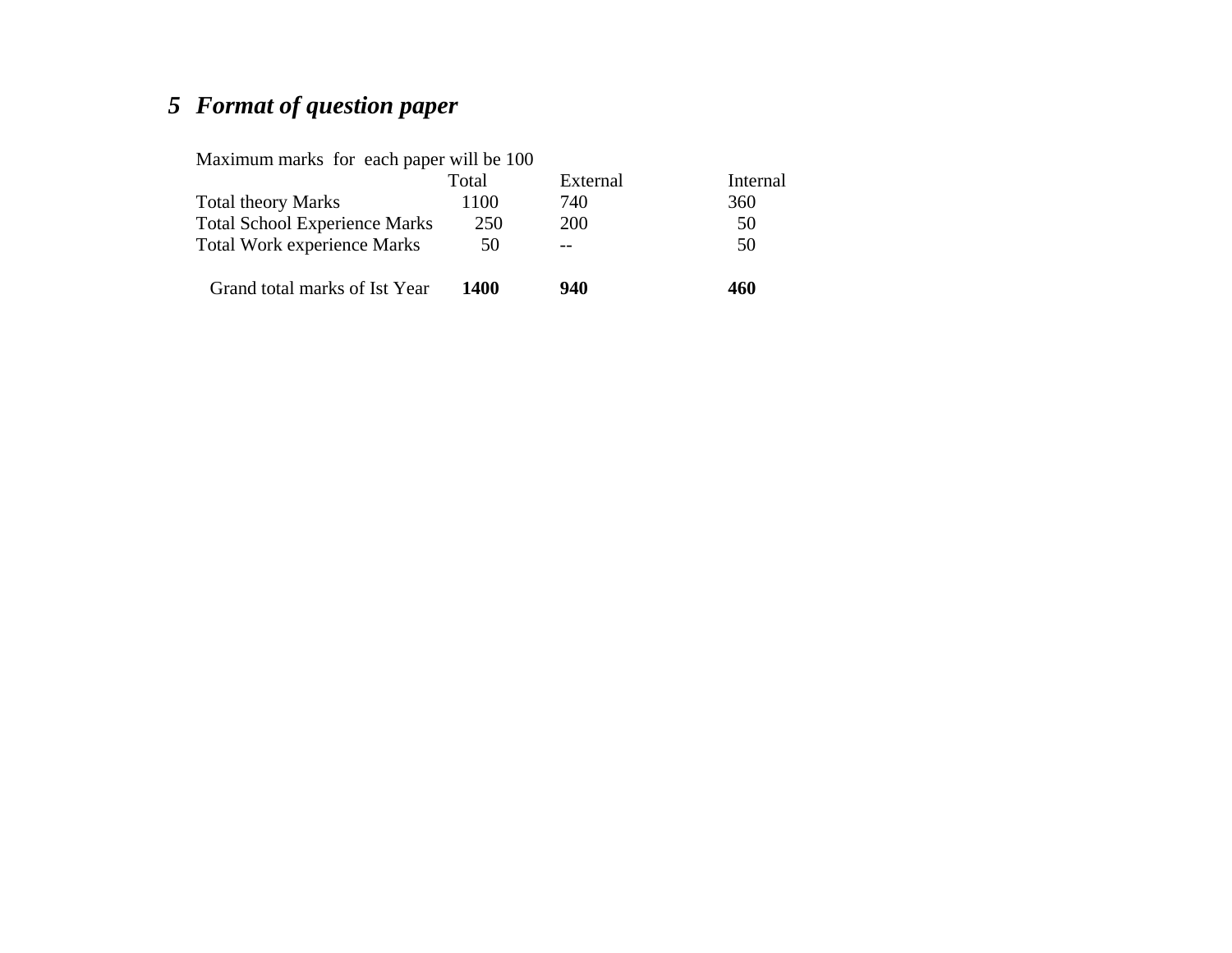| <b>Course No.1 - Education</b> |                                                                                      |                                                                                                                                                                                                                                                                                                                                                                                                                                                                                                                                                         |                                                                                                                                                                                                                                                                                                                                                                                                                                                                                                                                                                                            |                                             |
|--------------------------------|--------------------------------------------------------------------------------------|---------------------------------------------------------------------------------------------------------------------------------------------------------------------------------------------------------------------------------------------------------------------------------------------------------------------------------------------------------------------------------------------------------------------------------------------------------------------------------------------------------------------------------------------------------|--------------------------------------------------------------------------------------------------------------------------------------------------------------------------------------------------------------------------------------------------------------------------------------------------------------------------------------------------------------------------------------------------------------------------------------------------------------------------------------------------------------------------------------------------------------------------------------------|---------------------------------------------|
| Course<br>No                   | <b>Course</b><br>name                                                                | <b>Main contents</b>                                                                                                                                                                                                                                                                                                                                                                                                                                                                                                                                    | +Relevant course of NCTE                                                                                                                                                                                                                                                                                                                                                                                                                                                                                                                                                                   | <b>Suggestive Reference</b><br><b>Books</b> |
| $\mathbf{1}$                   | <b>Development</b><br>of Education<br>in India with<br>special<br>reference to<br>HP | <b>First Year</b>                                                                                                                                                                                                                                                                                                                                                                                                                                                                                                                                       |                                                                                                                                                                                                                                                                                                                                                                                                                                                                                                                                                                                            |                                             |
|                                | Unit-1                                                                               | <b>Philosophical understanding of Education</b>                                                                                                                                                                                                                                                                                                                                                                                                                                                                                                         | <b>Education society, curriculum</b><br>and learners Indian society                                                                                                                                                                                                                                                                                                                                                                                                                                                                                                                        |                                             |
|                                | 15 Marks                                                                             | Concept of Education : Meaning, nature, need<br>$\bullet$<br>and function of Education.<br>Aims of education in global perspective<br>Forms and agencies of education : Informal –<br>family, community, state, Formal: School Non -<br>formal<br>Philosophies of Education : ((meaning , aims of<br>edu ,teaching methods ,curriculum, role of<br>teacher)<br>-Naturalism<br>-Idealism<br>-Pragmatism<br>-Schooling and Education as visualized by thinkers<br>Western-- Rosseau, Dewey, Montessori,<br>Indian -- Gandhi, Tagore,, Gijubhai, Aurobindo | <b>Unit 1: Philosophical</b><br><b>Understanding of Education</b><br>• Exploring, and inquiring into the<br>nature and need of education in<br>human societies<br>• Relationship between schooling<br>and education, and exploring<br>various educative<br>processes in human societies<br>• Schooling and Education as<br>visualized by different western and<br>Indian thinkers:<br>Rousseau, Dewey, Montessori,<br>Gandhi, Tagore, Krishnamurthi,<br>Gijubhai, Aurobindo<br>• Understanding the basic<br>assumptions about human nature,<br>society, learning, and aims<br>of education | Already in existing<br>Syllabus             |
|                                | Unit $-2$ :                                                                          | <b>Education</b> , politics and Society                                                                                                                                                                                                                                                                                                                                                                                                                                                                                                                 | Unit 2: Education, Politics and<br><b>Society</b>                                                                                                                                                                                                                                                                                                                                                                                                                                                                                                                                          |                                             |
|                                | 15 Marks                                                                             | Indian Social system its structure, stratification<br>, mobility economic, political, and social<br>dimensions<br>Social Change; Role of Education in promoting<br>social Meaning and factors of social change.                                                                                                                                                                                                                                                                                                                                         | • Prominent characteristics of<br>education in India during colonial<br>rule<br>• India.s Contemporary Education:<br>continuities with and shifts from                                                                                                                                                                                                                                                                                                                                                                                                                                     | Already in existing<br>Syllabus             |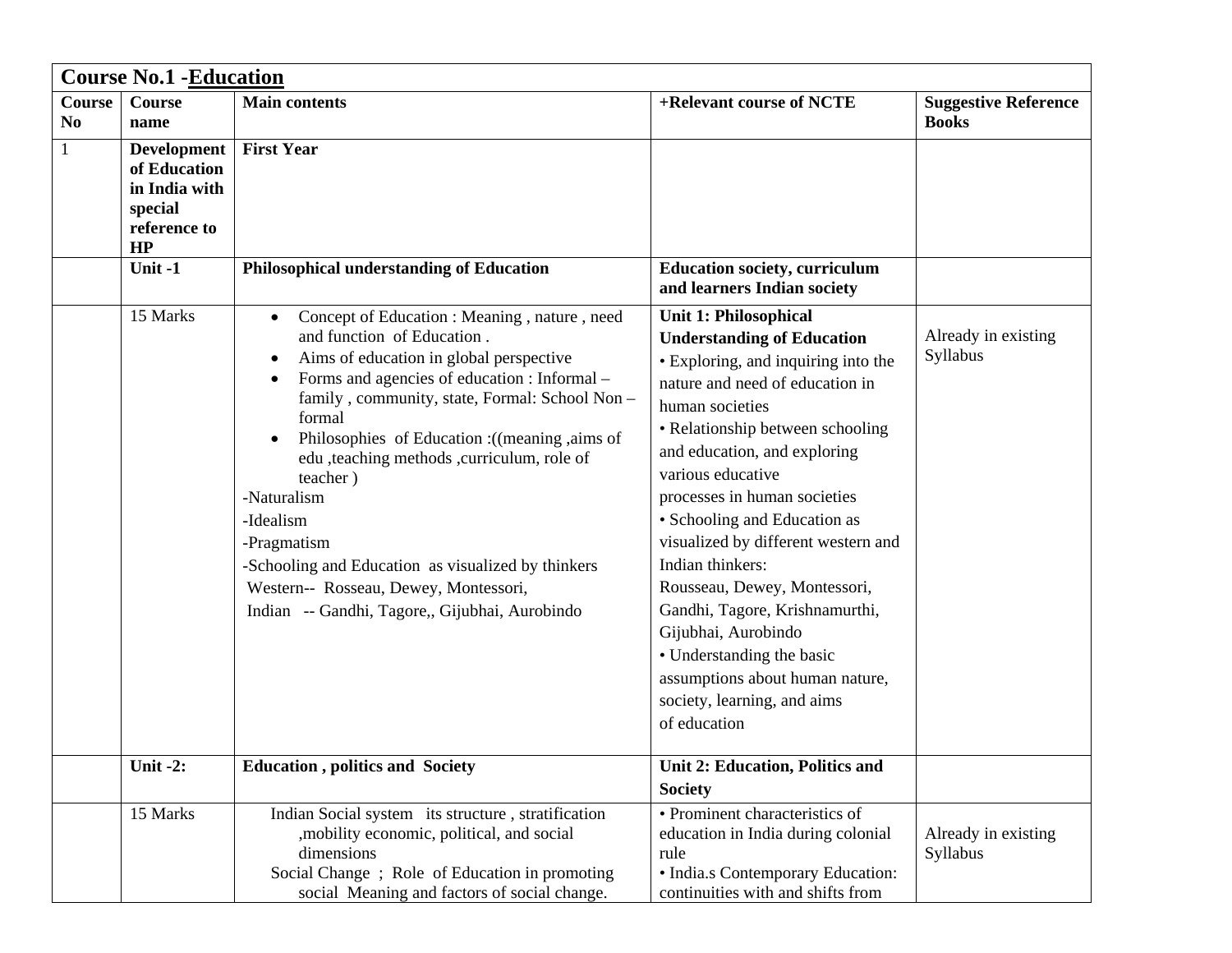| Fostering-democratic and scientific outlook.<br><b>Education for peace, human rights Child Rights</b>                                                                                                                                                                                                                                                                                                                                                                                                                                                                                                                                                                | colonial legacy<br>• Role of education in reproducing<br>dominance and challenging<br>marginalization with<br>reference to class, caste, gender and<br>religion<br>• Political nature of education<br>• Teacher and society: A critical<br>appraisal of teacher's status                                                                   |                                                                                                                                                                                                  |
|----------------------------------------------------------------------------------------------------------------------------------------------------------------------------------------------------------------------------------------------------------------------------------------------------------------------------------------------------------------------------------------------------------------------------------------------------------------------------------------------------------------------------------------------------------------------------------------------------------------------------------------------------------------------|--------------------------------------------------------------------------------------------------------------------------------------------------------------------------------------------------------------------------------------------------------------------------------------------------------------------------------------------|--------------------------------------------------------------------------------------------------------------------------------------------------------------------------------------------------|
| Peace Education Concept: Meaning, objectives<br>$\bullet$<br>aims and importance of peace education . Causes<br>of unrest & readies. Transactional modalities:<br>story telling, conflict resolution, role playing.<br>Nationalism and national integration, Role of<br>education in national integration Education for<br>international understanding.<br>Human rights Concept: Meaning, characteristics<br>of human rights . Need, importance and<br>objectives of human rights.<br><b>Child Rights</b>                                                                                                                                                            |                                                                                                                                                                                                                                                                                                                                            | Already ln existing<br>Syllabus<br>Child Right -SSA                                                                                                                                              |
| Knowledge and curriculum                                                                                                                                                                                                                                                                                                                                                                                                                                                                                                                                                                                                                                             | Unit 4: Knowledge and                                                                                                                                                                                                                                                                                                                      |                                                                                                                                                                                                  |
| <b>1 Knowledge construction</b> , Attaining knowledge through<br>activities & experience.(Five ways indigenous Knowledge<br>could help enhance the curriculum 1 learning attitudes<br>and values for a sustainable future. 2 learning through<br>culture 3 learning across generations 4 starting locally:<br>from Known to unknown 5 Learning outside the<br>classroom)<br>2 Constructivist approach of Knowledge construction.<br>(Introduction to Constructivist approach, Constructivist<br>Curriculum transaction in<br>view of learning,<br>Constructivist Paradigm,<br>Constructivist Curriculum,<br>Constructivist Teaching, Role of teacher, Students Role, | • Child.s construction of<br>knowledge: attaining knowledge<br>through activity and<br>experience<br>• "Body of knowledge. and<br>children's construction of<br>knowledge<br>• Concepts of Belief, Information,<br>Knowledge and Understanding<br>· Bodies of knowledge: different<br>kinds of knowledge and their<br>validation processes | 1. Constructivist<br>approaches to teaching<br>and learning (NCERT<br>2. Educational<br>technology,<br>management and<br>Evulation -Rashmi<br>Jain 3. Internet 4.<br><b>NCF 2005</b><br>$NCF$ 05 |
|                                                                                                                                                                                                                                                                                                                                                                                                                                                                                                                                                                                                                                                                      |                                                                                                                                                                                                                                                                                                                                            | Curriculum<br>• Processes and criteria for                                                                                                                                                       |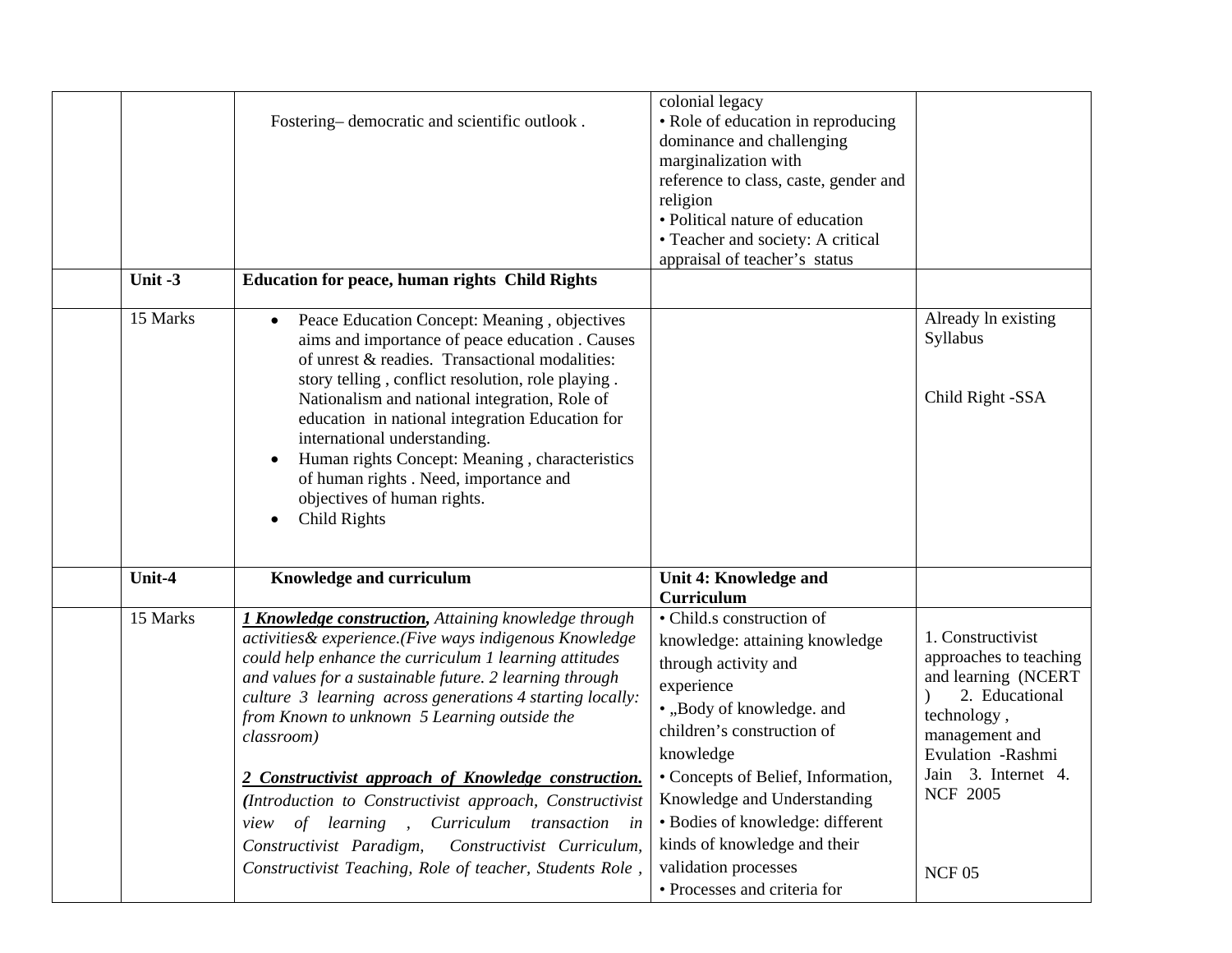|          | Class management & org and Evaluation)<br>Information, Knowledge and & Concept of<br>3 Data,<br><b>Belief.</b><br>4 Knowledge and understanding, (Basic capabilities of<br>children, Knowledge in practice, Forms of understanding<br>, Recreating Knowledge, Children's Knowledge & Local<br>knowledge, School knowledge & curriculum)<br>5. Curriculum&Knowledge<br>$\sigma f$<br>concept<br>curriculum, Charactersticts, Objectives, Management, Plan<br>ning, construction & Designing of curriculum. Factors<br>affecting curriculum Planning, Principles of curriculum<br>Design, Role of teacher in curriculum implementation<br>and Curriculum Evaluation.                                                                                                                                                                | curriculum selection and<br>construction<br>• Knowledge and power:<br>representation, inclusion and<br>exclusion of knowledge of<br>different social groups in<br>curriculum and textbooks | Rashmi Jain Book                                                                                                                                                                                      |
|----------|-----------------------------------------------------------------------------------------------------------------------------------------------------------------------------------------------------------------------------------------------------------------------------------------------------------------------------------------------------------------------------------------------------------------------------------------------------------------------------------------------------------------------------------------------------------------------------------------------------------------------------------------------------------------------------------------------------------------------------------------------------------------------------------------------------------------------------------|--------------------------------------------------------------------------------------------------------------------------------------------------------------------------------------------|-------------------------------------------------------------------------------------------------------------------------------------------------------------------------------------------------------|
| Unit-5   |                                                                                                                                                                                                                                                                                                                                                                                                                                                                                                                                                                                                                                                                                                                                                                                                                                   |                                                                                                                                                                                            |                                                                                                                                                                                                       |
| 10 Marks | Development of Education in HP<br>Unit 5<br><b>Chapter-1 Education in H P Introduction to state HP,</b><br>Literacy Changes in State after independence School<br>$education - {Accessibility to schools, enrolment, retention}$<br>, quality Education} Primary Education in HP-<br>Enrolment, Teachers, PTR, Schemes & achievements<br>Secondary Education in HP- Enrolment, Teacher,<br>incentive, Teacher education.<br><b>Chapter-2- Education Indicators in HP</b> Meaning of<br>Indicators in Education (i).<br>General Indicators $\rightarrow$<br>(GER, NER out of school children, retention, Dropout)<br>Development of Education $\rightarrow$ (Enrolment,<br>(ii).<br>Community participation, Civil work,<br>EGS/NRBC, KGBV) (iii)<br>Quality Indicators $\rightarrow$<br>Student Achievements, Teacher requirement |                                                                                                                                                                                            | 1 HP Development<br><b>Report Planning</b><br>Commission<br>2 Encyclopedia of<br><b>Indian Education</b><br>1 State Quality Plan 2<br>A Report by<br><b>NCERT</b><br>2 NCERT Zaidi<br>-A PROBE REPORT |